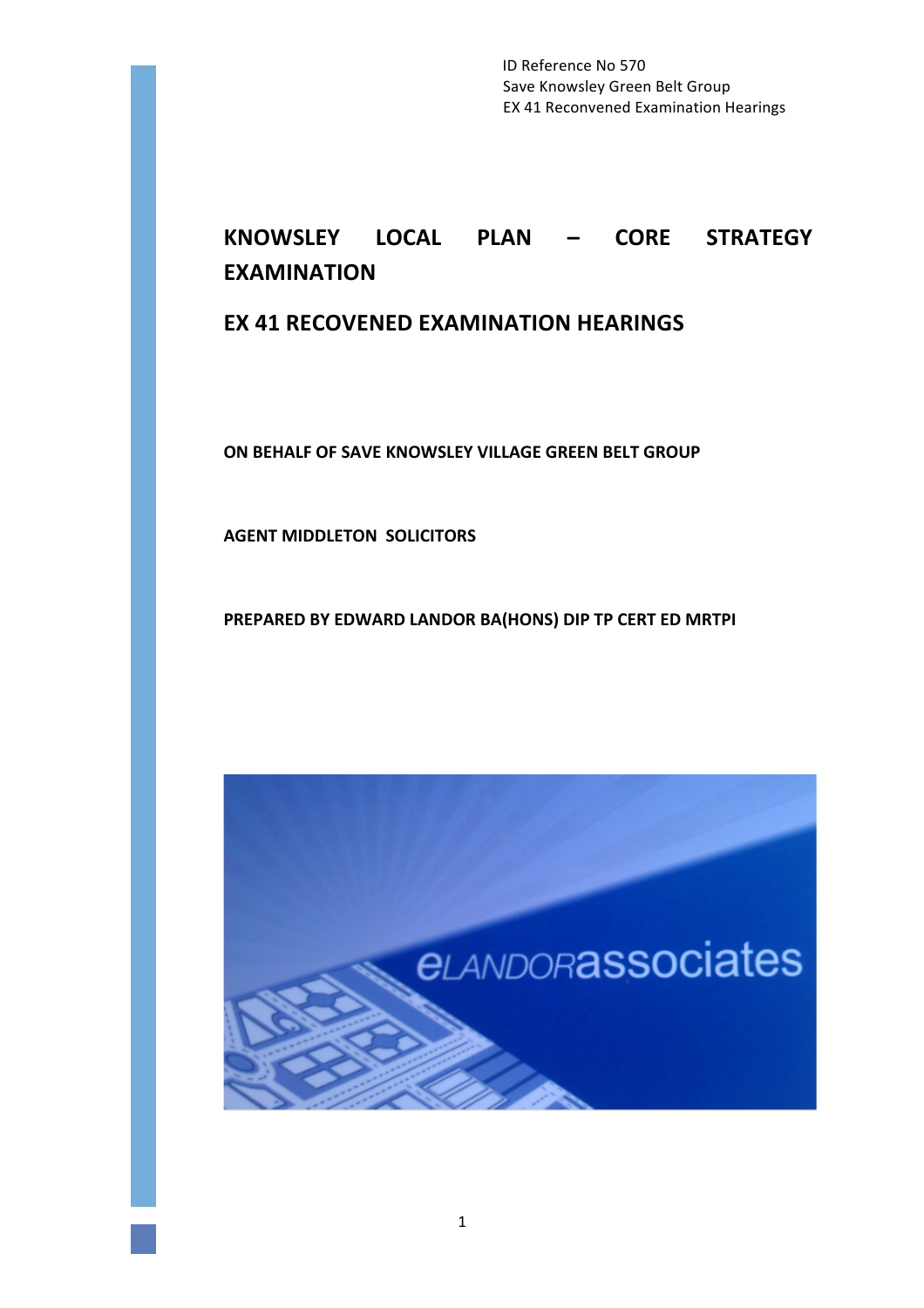- 1.0 Question 4.1 Having regard to emerging matters including revisions to PPG relating to Green Belt protection, new household projections, evidence of increased densities on certain sites, and so on, and in the light of recent substantial public opposition, is the proposal to safeguard land at Knowsley Village for housing development beyond the plan period necessary and does it satisfy the exceptional **circumstances test of national policy?**
- **1.1** The Save our Knowsley Green Belt Group responds to the key issues identified by the Inspector under the respective headings identified below.

# **Revision to PPG relating to Green Belt Protection**

- **1.2** On 6 October 2014, The Department for Communities and Local Government (DCLG) amended its online Planning Practice Policy Guidance (NPPG) on housing and economic land availability assessment to draw attention to existing policy on the Green Belt and other constraints in setting housing levels in Local Plans. The guidance was issued in a DCLG Press release entitled, "Councils must protect our precious Green Belt Land". In a ministerial statement, the then Secretary of State for DCLG emphasised that, "when planning for new buildings, protecting our precious Green Belt must be paramount. Local people don't want to lose their countryside to *urban sprawl, or see the vital green lungs around their towns and cities lost to unnecessary development.* Today's quidance will ensure councils can meet their *housing needs by prioritising brownfield sites, and fortify the green belt in their area."*
- **1.3** NPPG reminds LPAs that the National Planning Policy Framework (The Framework) should be read as a whole and emphasises that *need* is not the only factor to consider when drawing up Local Plans. Paragraph 044 of NPPG states that, "The *Framework is clear that local planning authorities should through their Local Plans, meet objectively assessed needs unless any adverse effects of doing so would* significantly and demonstrably outweigh the benefits, when assessed against the policies in the Framework taken as a whole."
- **1.4** The Knowsley Local Plan: Core Strategy Proposed Modifications September 2014 (CS09A), Policy SUE1: Sustainable Urban Extensions and Safeguarded Land, states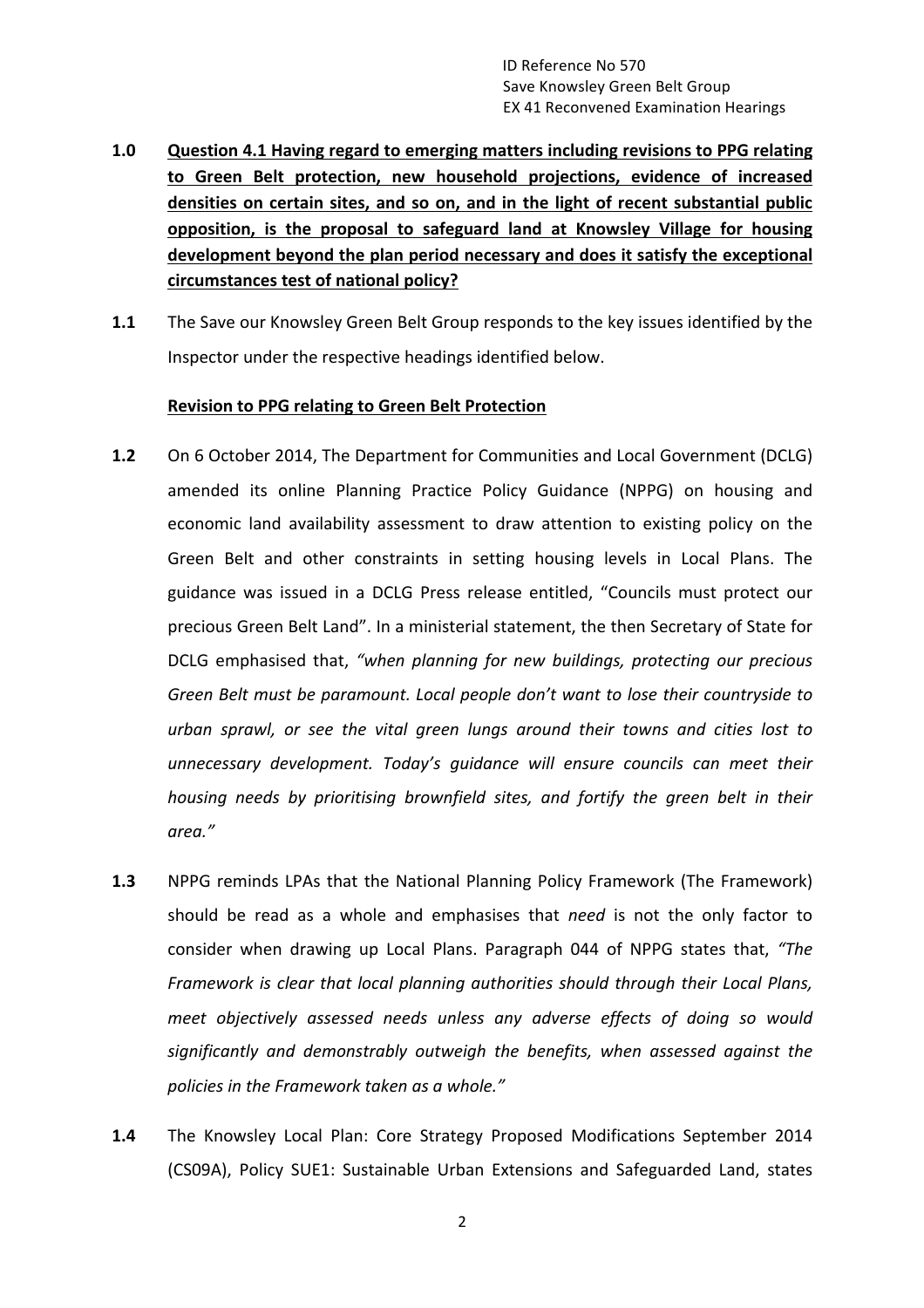that Land at Knowsley Village has been removed from the Green Belt as "safeguarded land" for development, not at the present time, but after 2028 (beyond the plan period). The subtext to the policy in Paragraph 6A.6 explains that, *"The Council has identified sufficient locations to cater for current development requirements identified by the evidence base including "headroom" to allow a degree* of flexibility subject to monitoring up to 2028. It also identifies a "safeguarded *location"* which is likely to be required for development after that date."

- **1.5** The rationale of Policy SUE1 does not satisfy The Framework and NPPG requirement to, meet "objectively assessed needs" because the LPA acknowledges that the site is not needed within this Plan period. Even if the site was necessary to meet housing need, the revision to NPPG referred to above clarifies that housing need alone is not sufficient to justify harm to the Green Belt.
- **1.6** Policy SUE1.2 states that *....* "This site is not allocated for development at the present *time* as it is proposed that development in this location will take place after 2028". Expressed in these terms the site could reasonably be described as an "outline allocation" for the next plan. The approach taken is inappropriate and contrary to national planning policy guidance. In order to robustly assess the amount of land required beyond this plan period, the Council would need to take into account a variety of social and economic factors, which cannot be accurately assessed at the current time. Furthermore, the implications of emerging local plans within neighbouring districts would need to be considered along with the dynamics of housing and employment markets which will change over the next 15 to 20 years.
- **1.7** In short, the necessary evidence base to establish whether this site is "likely" to be required for the subsequent plan period does not yet exist. Therefore, the proposal to remove the site from the protective Green Belt status is not justified.
- **1.8** The Framework states in Paragraph 85 that LPAs should, "where necessary, identify in their plans areas of 'safeguarded land' between the urban area and the Green Belt, in order to meet longer term development needs stretching well beyond the plan period." The LPA's decision to remove the Land at Knowsley Village does not

3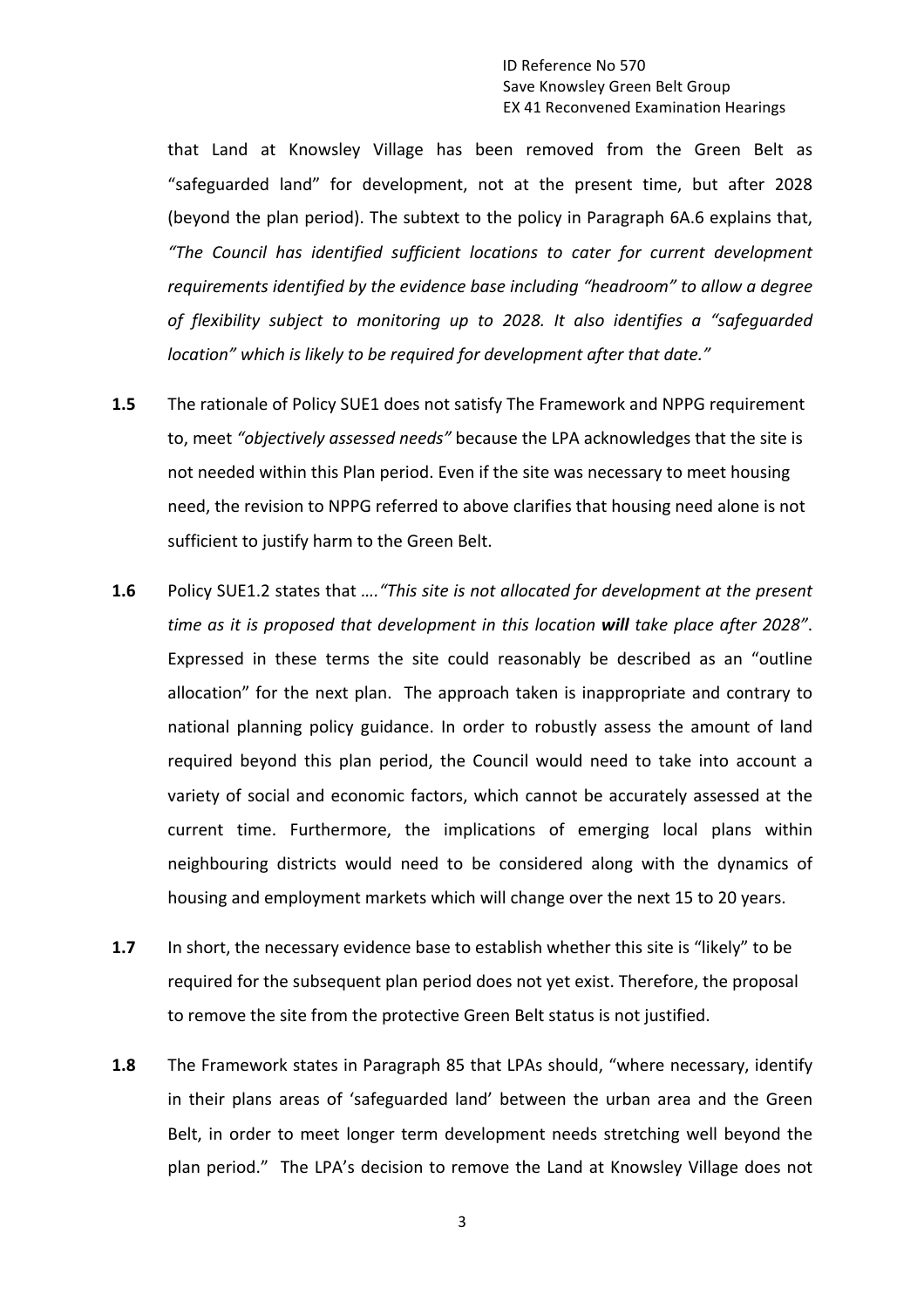#### ID Reference No 570 Save Knowsley Green Belt Group EX 41 Reconvened Examination Hearings

accord with Paragraph 85 because the 'development need' for this land is hypothetical rather than evidence based at this stage. In addition, national policy suggests that safeguarded land be located between the urban area and the Green Belt. Paragraph 84 of the Framework draws a distinction between urban areas and towns and villages in-set in the Green Belt. The Spatial Strategy for Knowsley Policy CS1 refers to Knowsley Village as a "rural village". Thus, Knowsley Village is not an urban area abutting the Green Belt. It is a village surrounded by Green Belt land and therefore does not meet the criteria set by national policy for safeguarded land. The Local Planning Authority's assessment of the site is that it is not in a sustainable location (reference TRO3 – Green Belt Technical Report, KGBS6). By definition it is therefore not a Sustainable Urban Extension, and for this reason the policy is unsound and unjustified.

#### **New Household Projections**

- **1.9** We have considered the latest household projection data published in document AD60 - Sub-National Household Projections released by the DCLG dated 27 February 2015.
- **1.10** In summary it identifies that in the past 21 years (1991- 2012), the number of households in Knowsley increased by 4,437 representing an annual average increase of 211 households.
- **1.11** In the next 25 years (2012 to 2037), the number of households is predicted to increase by a further 5,836 households representing an annual increase of 233 households per annum. Over the plan period the rate of household formation is predicted to be at a higher rate of 255 households per annum (4084÷16).
- **1.12** Figures 6a and Figure 7a (Document AD60) identify that this growth is accounted for by an increase in the number of single person households particularly in the 65-85+age range. Conversely, the number persons living in households where the age of the head of household is 29 years of age or less and or between 30-64 years of age is falling. The number of households starting out or bringing up families is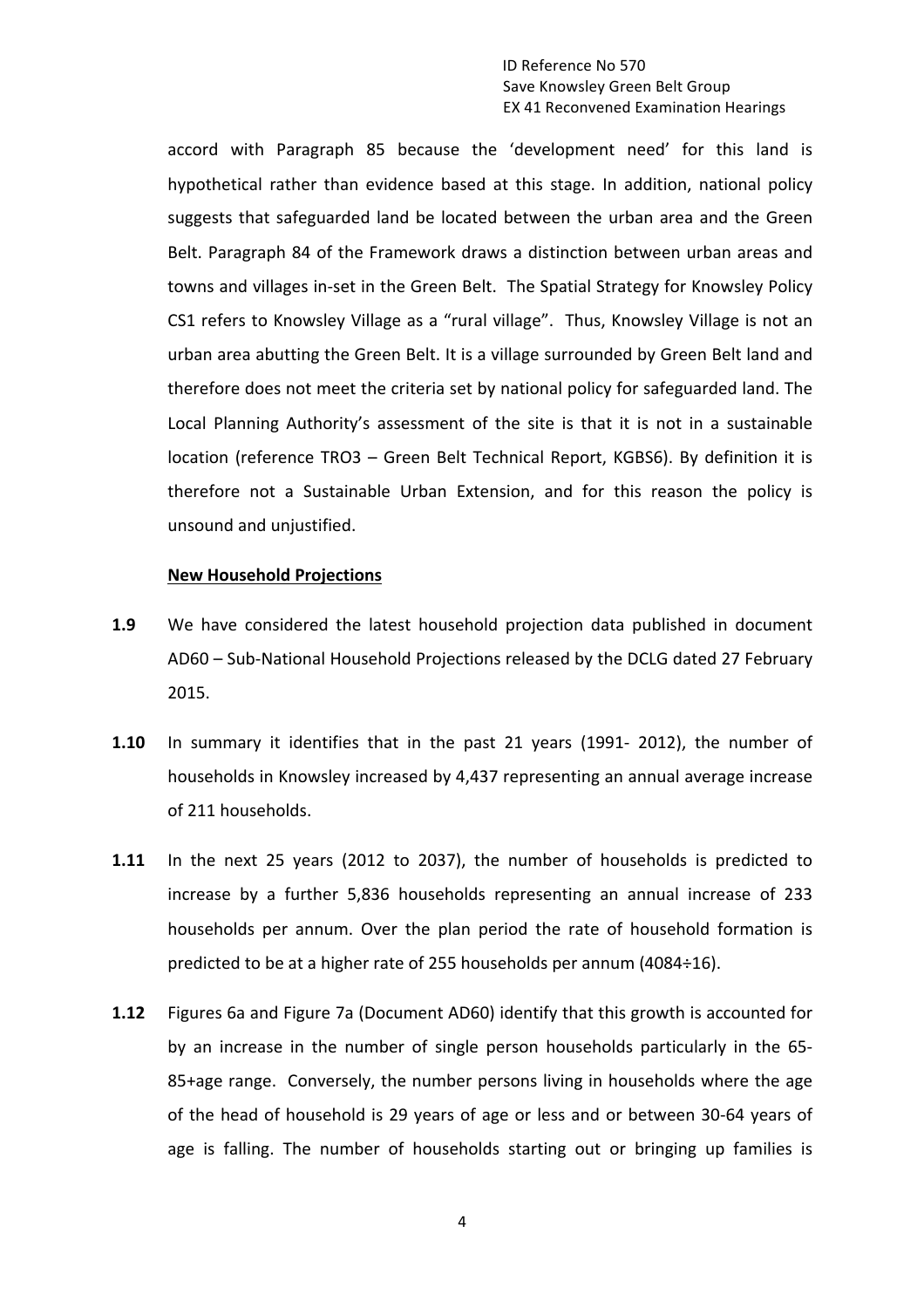predicted to fall during and beyond the plan period. This has implications with regard to future housing provision.

- **1.13** In terms of housing need, the priority up to 2028 and beyond should be to cater for the needs of an ageing population typically living in single person households. Schemes which satisfy this need are likely to include high density, multi- storey, sheltered or extra care housing accommodation in highly sustainable locations within easy walking distance of local services and in close proximity to public transport links.
- **1.14** The safeguarded land at Knowsley Village, comprising some 58 hectares, does not meet the required profile for the needs of an aging population. It is identified as suitable for low density, executive family housing (reference TRO7 Sustainable Urban Extensions), and is not in a sustainable location (reference  $TR03 - Green$  Belt Technical Report) and paragraphs 1.30 to 1.35 of this statement.
- **1.15** The latest household projections are a material consideration and identify that providing suitable housing for a growing ageing population is one of the key priorities for the emerging Local Plan up until 2028, and for the period beyond to 2037. In accordance with NPPG paragraph 044 "need" is not the only factor to consider when drawing up Local Plans. Nevertheless, on any reasonable assessment the safeguarded site is neither suitable nor appropriate to address projected housing needs and priorities beyond the plan period. Given that the Local Planning Authority has indicated that it has identified sufficient locations for development including headroom the removal of Green Belt status in this location is not justified.

#### **Increased Densities**

**1.16** We have read documents TRO1A and TROB Draft Technical Report Planning for Housing Growth in Knowsley. These seem to suggest additional housing capacity can be identified from a number of sources. These include sustainable sites to be disposed of from the Council's regular review of its own land assets as a major landowner. In addition, further capacity can be achieved by increasing the density of development in sustainable locations including Housing Action Areas at Tower Hill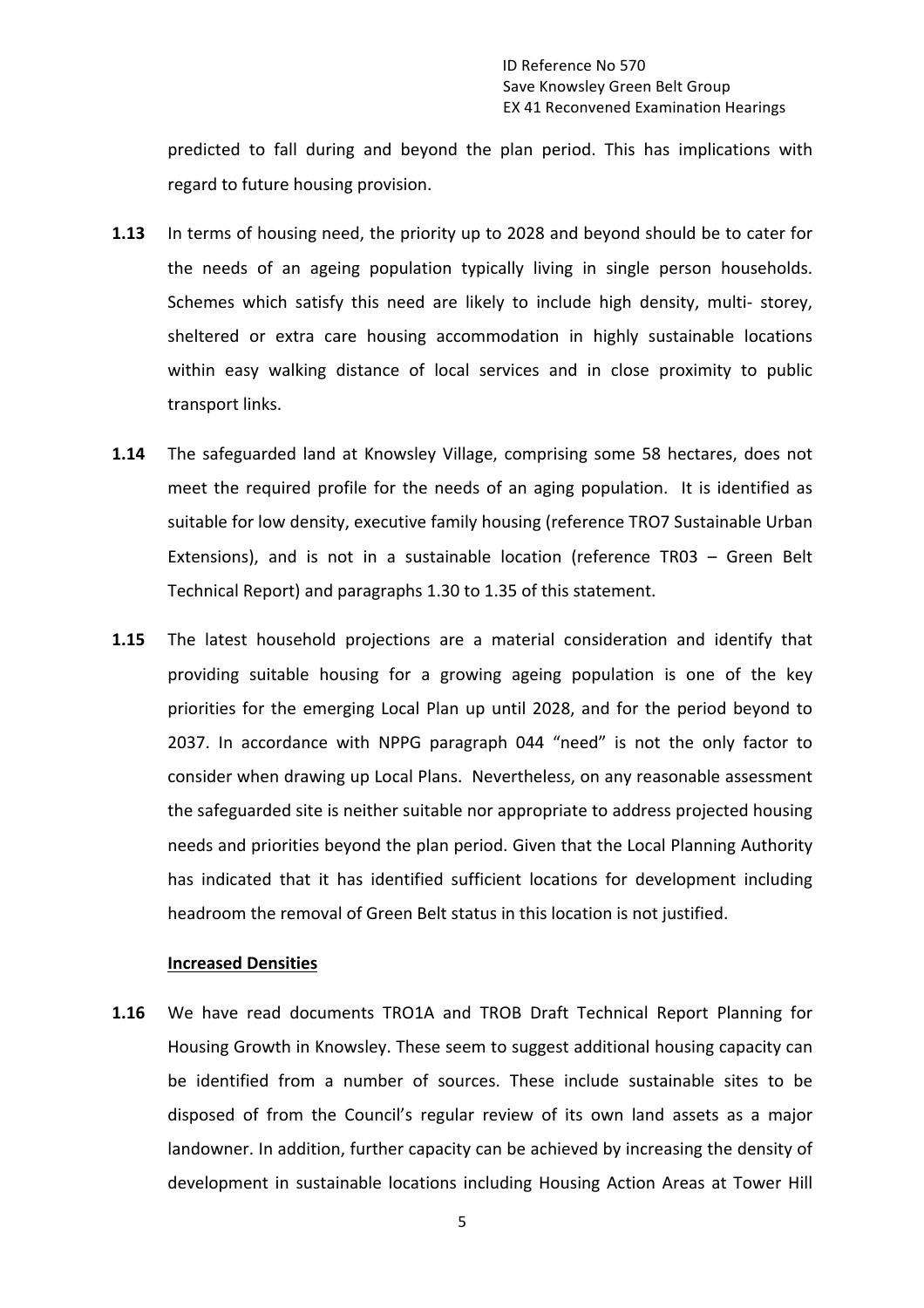and North Huyton estimated to provide a combined 2,600 units and a combined 850 additional units respectively. The aforementioned Housing Action Areas were identified in the adopted UDP when the emphasis was to minimise dwelling numbers in a period of housing restraint.

- **1.17** TRO1B identifies that the 2012 SHLAA takes a prudent view with regard to housing density based on an average yield of 33.5 dwellings per hectare and on housing delivery, discounting supply by 20% as part of a risk assessment (reference paragraphs  $6.1.3$  and  $6.1.4$ ).
- **1.18** Capacity plus headroom to meet current development needs is catered for by the allocations in the Plan, with additional scope to increase density in sustainable regeneration opportunity sites. These schemes could be prejudiced by safeguarding Green Belt land at Knowsley Village which developers may hold out for, leaving current allocations unfulfilled (as has occurred in the replacement UDP).

#### **Substantial Public Opposition**

- **1.19** Paragraph 155 of the Framework identifies that in the preparation of local plans "*Early and meaningful engagement with neighbourhoods, local organisations and*  businesses is essential. A wide section of the community should be proactively *engaged* so that Local Plans as far as possible reflect collective vision and a set of *agreed priorities for the sustainable development of the area ".*
- **1.20** The Save Knowsley Green Belt Group (SKGBG) was established in the autumn of 2014 when local residents first became aware of the proposal to safeguard land adjacent to Knowsley Village. SKGBG was established to represent local residents wishing to oppose and make representations against the removal of land from the Green Belt and the proposal to earmark the site for future development after 2028.
- **1.21** SKGBG has a formal constitution and a developing structure with appointed officers including a Chairman, Ian McKenzie, Vice Chair, Publicity Officer, Treasurer, Assistant Treasurer, Environment Spokesperson, Researcher and officers without portfolio. It has approximately 1700 supporters and is in the process of developing a formal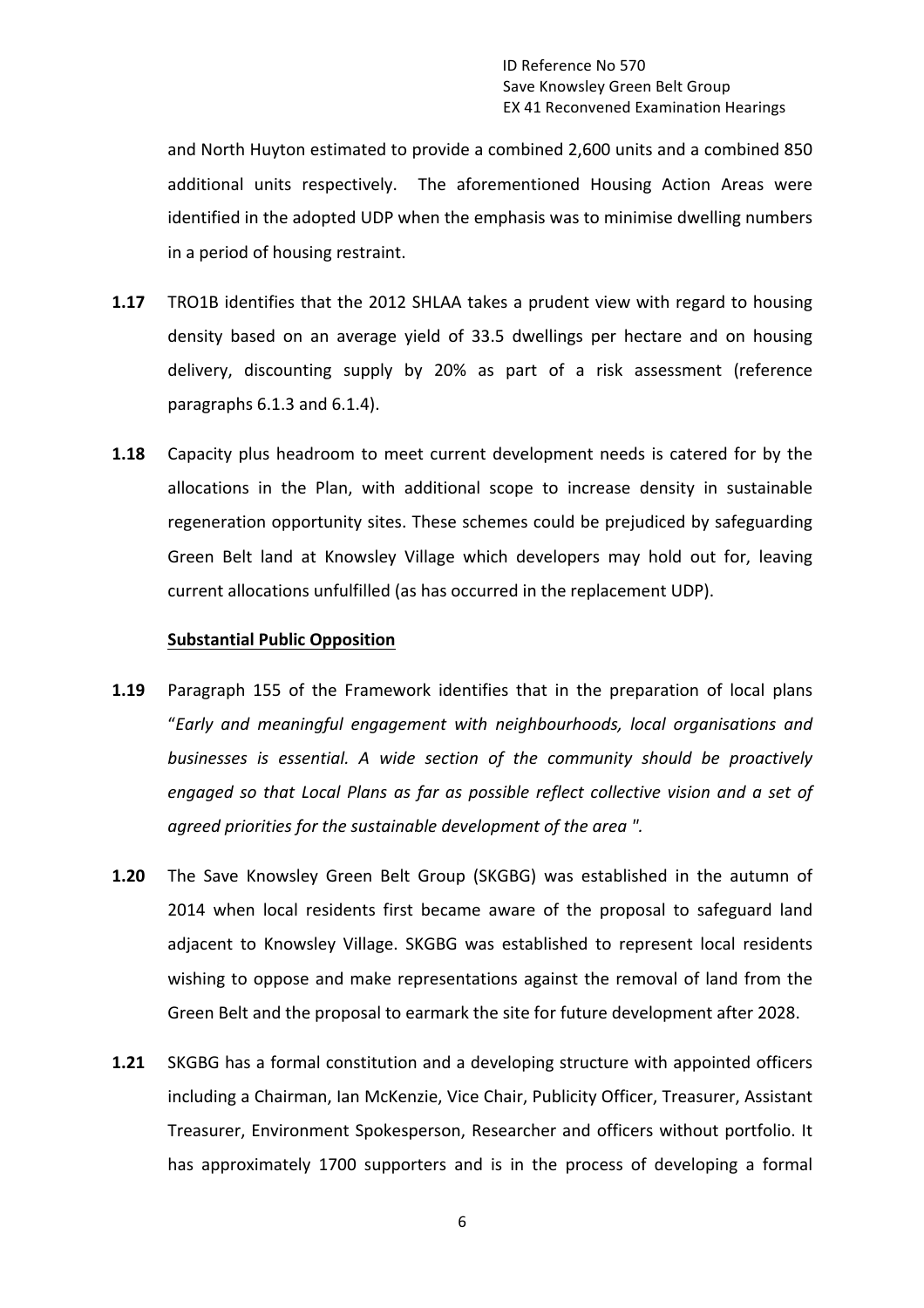membership system. SKGBG organised two public meetings in 2014 each attended by 300-350+ local residents. Its Chairman has been recently elected to Knowsley Town Council as an independent member standing on the single issue of saving the Green Belt around the Village.

- **1.22** There have been approximately 1200 individual objections formally registered with the LPA.
- **1.23** The strength of local opposition to the removal of land from the Green Belt and safeguarding some 58 hectares for future development is considerable. It has been justified in the local community's view and in the setting of the tests to be applied in accordance with paragraph 182 of the Framework. Public consultation and due consideration of representations received is a material consideration in the examination process. The decision to re-open the Examination is therefore welcomed.

# **Safeguarding land at Knowsley Village beyond the plan period- is it necessary?**

- **1.23** There are a number of reasons why it is not necessary to safeguard land in this location beyond the plan period. These are:
	- 1. It should not be "safeguarded" because in accordance with paragraph 85 of the Framework it is not land between the urban area and the Green Belt, and therefore does not meet the relevant criterion.
	- 2. It is not necessary to safeguard land in this location for development beyond the plan period, because the LPA has no means to objectively assess need in order to justify development beyond the plan period.
	- 3. It is not necessary to safeguard land in this location as in fourteen years' time planning priorities may be very different from today. For example, the release of land from the Green Belt is a drastic departure from the housing and restraint policies operated by all Merseyside LPAs as recently as 2010. The policy emphasis at that time was focussed on minimising the amount of allocated land for housing, in order that development would focus on the regeneration of housing market renewal areas. In the future, Knowsley may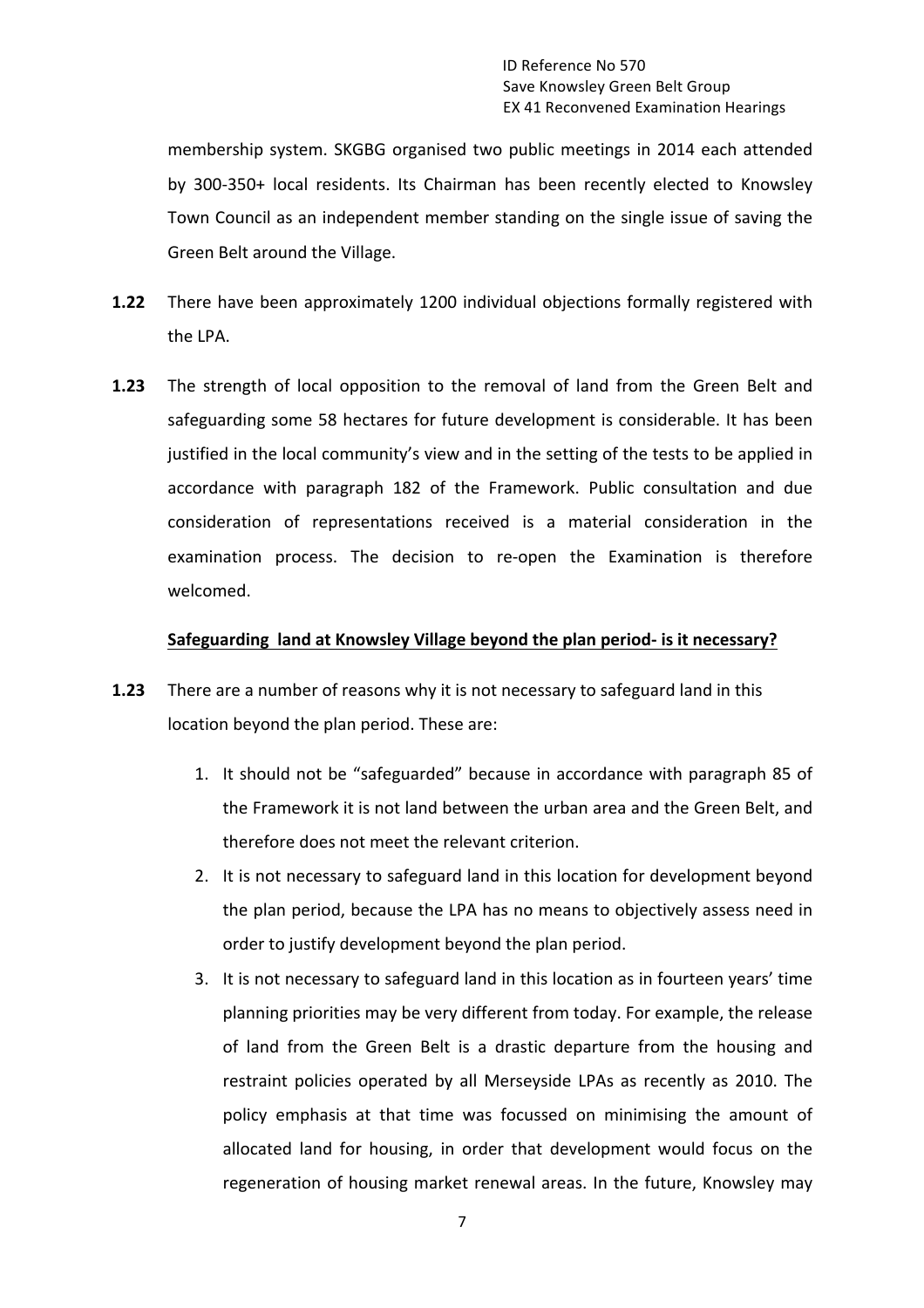be part of a wider Liverpool City Region, governed by a Mayor. The planning priorities of a wider regional area cannot be predicted at this stage.

- 4. It is not necessary to safeguard land in this location as it is not part of any objectively assessed need. Any decision to safeguard land for development should be based on a site-by-site analysis, considering all options, greenfield and brownfield, at the time.
- 5. It is not necessary to safeguard land in this location as it is unsound and undermines other plan objectives. These are identified as follows:
	- a. Core Strategy Objective 5: Quality of Place to protect historically important features and enhancing the character, quality and diversity of Knowsley's built environment, including rural areas and villages (Conservation Village).
	- b. Core Strategy Objective 6 : Sustainable Transport to ensure new development in Knowsley encourages a reduction in the overall need to travel, and prioritises sustainable transport such as walking, cycling and public transport
	- c. Core Strategy Objective 8: Green Infrastructure and Rural Areas to support and strengthen the role of Knowsley's Green Infrastructure (in rural and urban areas), promote biodiversity, and maintain the character of rural settlements including Cronton, Tarbock and Knowsley Village (Local Wildlife and Geological Site 40).
	- d. Core Strategy Proposed Modifications (CS09A), paragraph 6.44 identifies the need to protect and enhance environmental and historic assets, such as the 46 Listed Buildings (including the Grade I St. Marys Church), the historic Knowsley Hall and Knowsley Park (Grade II\* listed), and the 3 Conservation Areas which includes Knowsley Village.
	- e. Core Strategy Proposed Modifications (CS09A), paragraph 6.45, recognises the historic and recreational significance and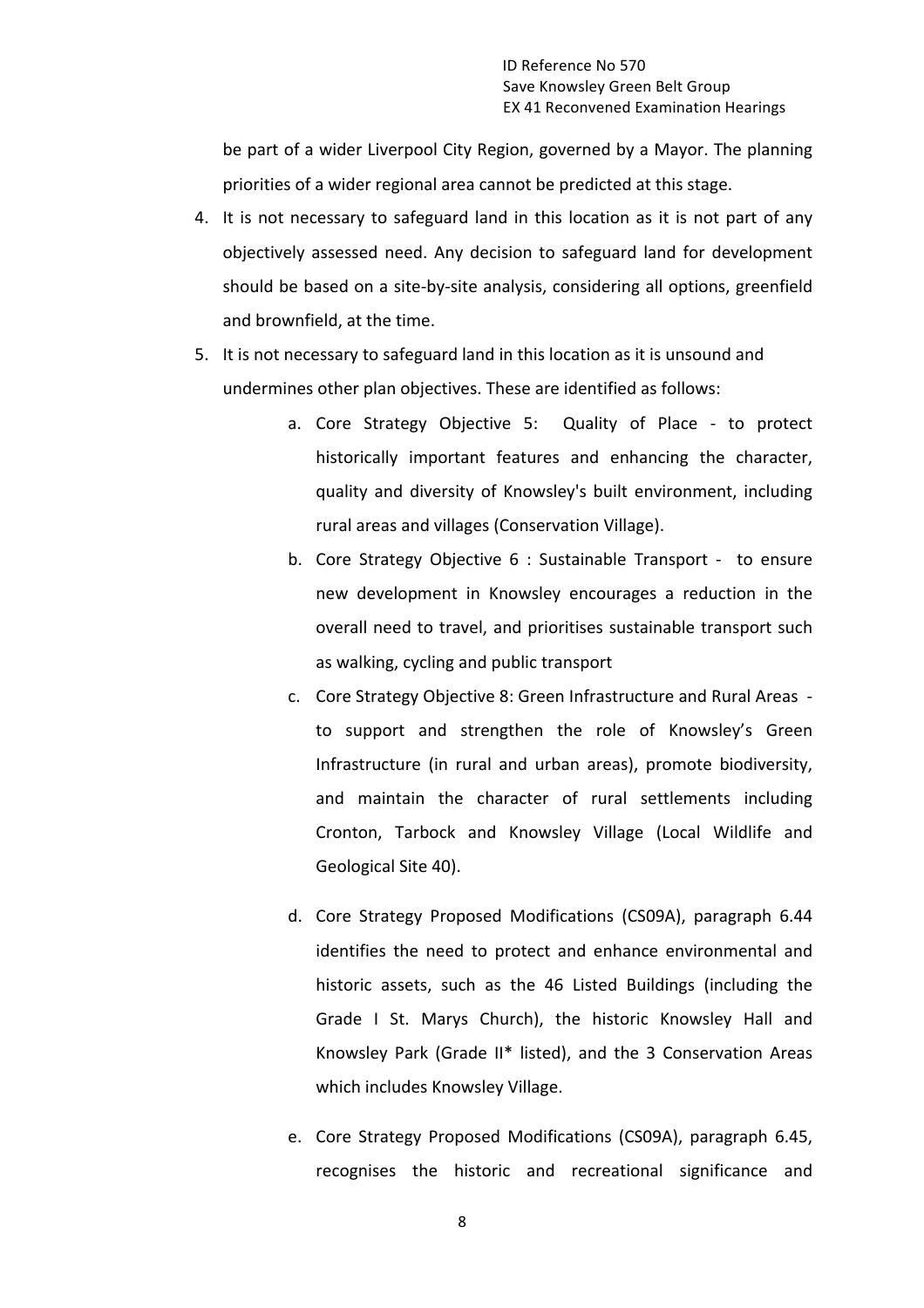ID Reference No 570 Save Knowsley Green Belt Group EX 41 Reconvened Examination Hearings

contribution of Knowsley Hall Esate and Knowsley Safari Park at a local and sub-regional level and ensure appropriate support for complementary development of an appropriate scale at this location.

#### **Satisfying exceptional circumstances policy test**

- **1.24** As referred to previously, NPPG identifies that Green Belt boundaries should only be changed in exceptional circumstances, and through the preparation or review of the Local Plan. Housing need alone does not justify harm to the Green Belt.
- **1.25** Furthermore, NPPG states that "need" should be considered merely as the first stage in drawing up a Local Plan and not as the key issue. The second stage is a Strategic Housing Land Availability Assessment, which takes account of constraints, such as inter alia;
	- I. Green Belt Designation;
	- II. Site of nature Conservation Interest;
	- III. Designated and Non- Designated heritage assets;
- **1.26** The site is in Green Belt. Knowsley Village is a Conservation Village. Part of the Safeguarded land is designated as a Local Wildlife and Geological Site. The safeguarded land is part of a buffer zone, which maintains the historic separation of the "service village" and a significant historic asset defined by the estate wall of Grade II Knowsley Hall, Registered Historic Park and Garden (List entry 1000997). Document TR07 (page 54) refers to a density of 25 dwellings per hectare allowing master planning minimising the adverse impact on historic assets. The adverse impact on the historic asset is acknowledged.
- **1.27** Paragraph 85 of the Framework identifies that Local Planning Authorities should not include land in the Green Belt, which is unnecessary to keep permanently open. The "openness" of land between Ormskirk Road/Home Farm Road and the boundary wall of Knowsley Hall Estate has an important function. It maintains the historic separation between the Estate and the neighbouring Village settlement. Knowsley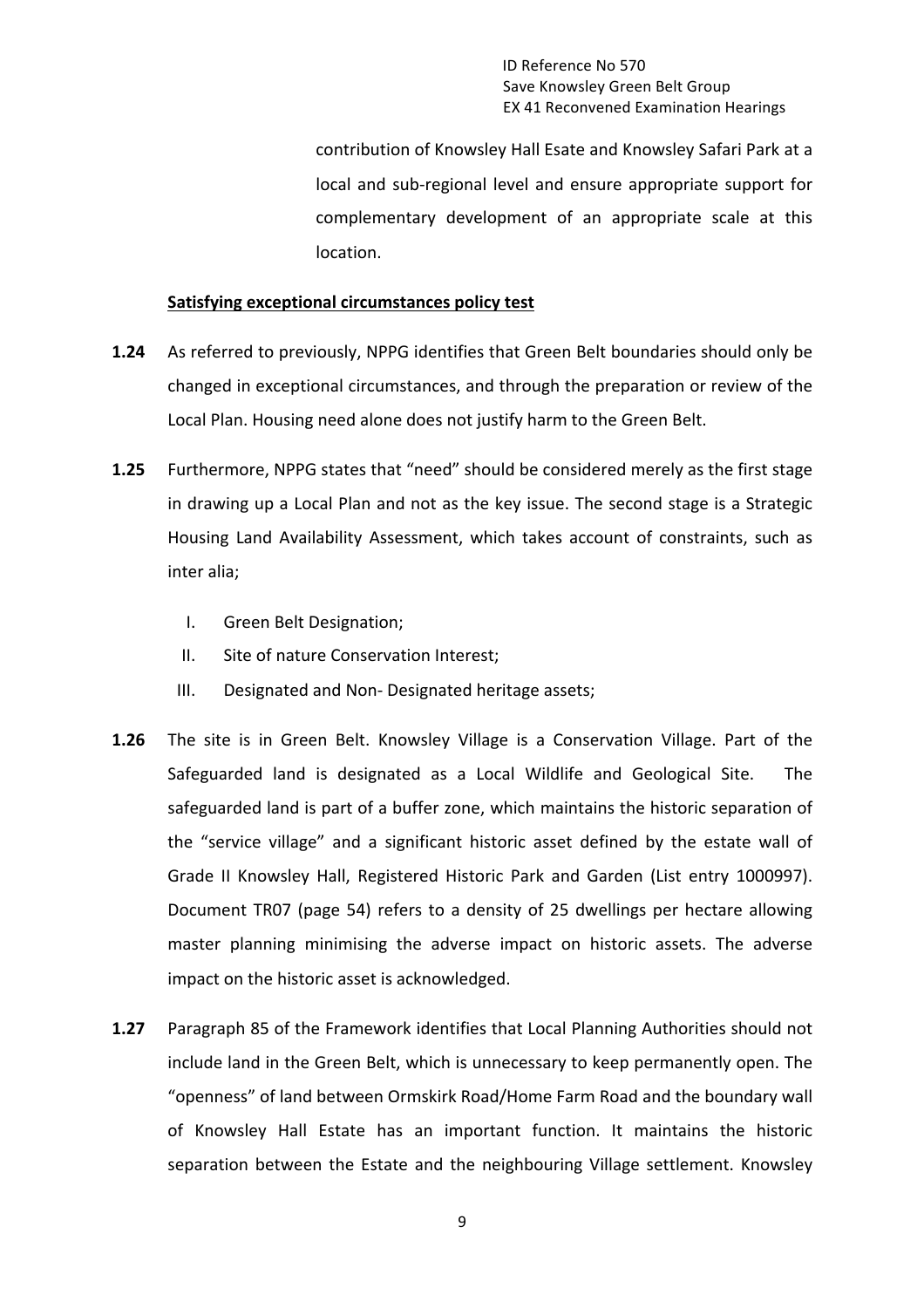Village is a distinct settlement in the context of the Borough of Knowsley. It is a rural village with a historic core (containing a Conservation Area) and its separation from the Estate has important historic significance. The Ormskirk Road and Home Farm Road provide a much stronger boundary to the Green Belt than the Estate wall which is a less significant physical feature.

- **1.27** It would appear that the Local Planning Authority has not had due regard to the main purposes of the Green Belt as set out in the Framework (Paragraph 80). One of the main purposes of the Green Belt is to prevent neighbouring towns from merging into one another (reference NPPG paragraph 80). Having regard to the Spatial Plan in which appears on page 38A of document CS09a, it is apparent that the removal of this land from the Green Belt contributes to an almost total coalescence of all the settlements along the M57 corridor.
- **1.28** The LPA has given reasonable consideration to the relevant constraints in identifying the site as safeguarded land but, in the absence of need, has not identified the exceptional circumstances justifying removal of the site from the Green Belt.
- **1.29** For the above reasons, removing the site from the Green Belt for designation as safeguarded land for development after 2028 has not been justified which is one the four key tests to be applied (reference The Framework, paragraph 182).

# **Other Material Considerations**

#### Sustainable Location

- **1.30** The policies identified in Chapter 6 (Document CS09a) for Prescot, Whiston, Cronton and Knowsley Village identify that there is a specific need to increase access to local services and amenities and local transport links, specifically buses, in all these locations at the current time.
- **1.31** As such, land at Knowsley Village performs poorly with regard to "sustainability". It is outside of the catchment of the existing retail provision within Knowsley Village. There is no railway station in the Village and the site is not located on the primary road network (reference TRO3 - Green Belt Technical Report, KGBS6).